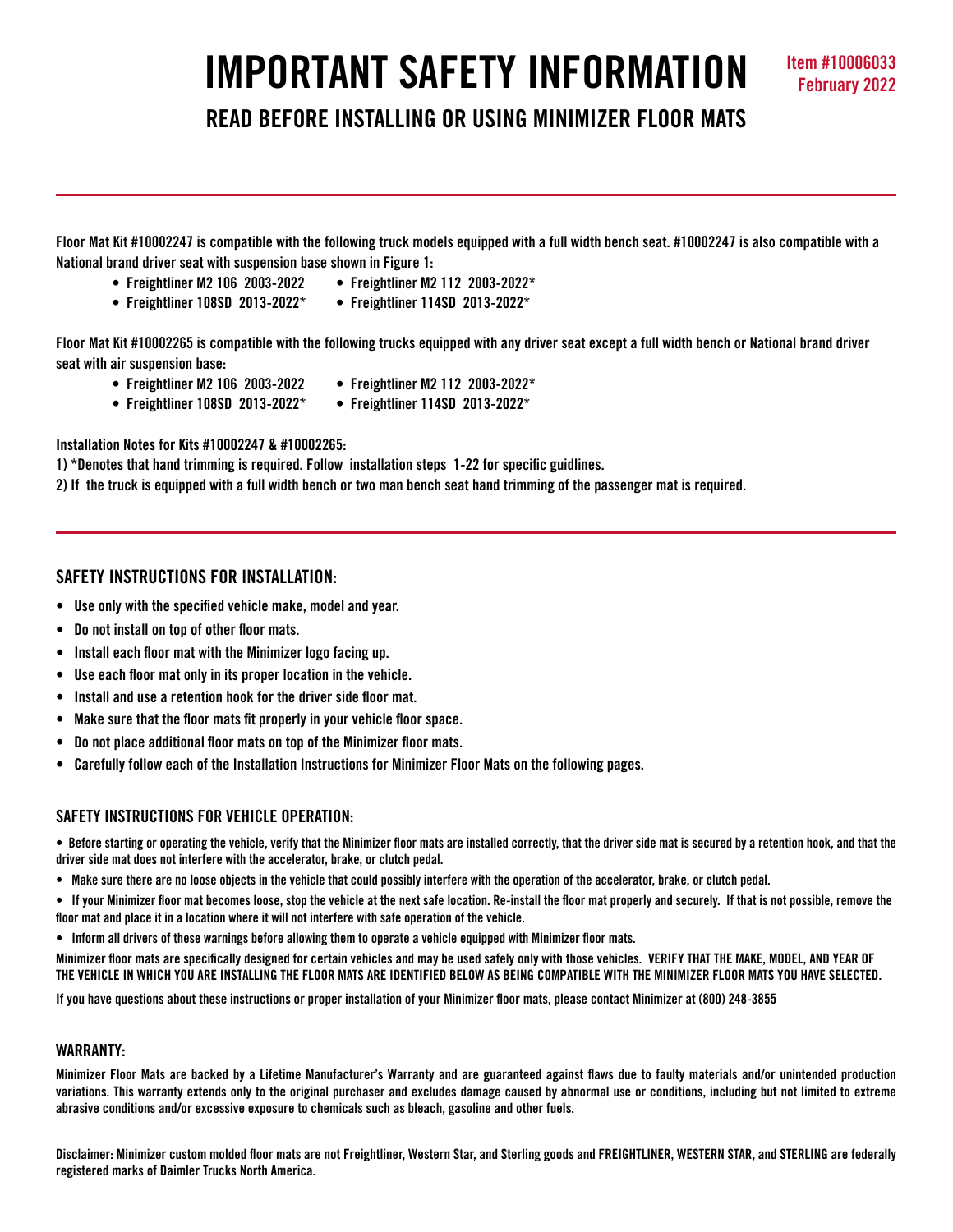**Minimizer floor mats are specifically designed for certain vehicles and may be used safely only with those vehicles. VERIFY THAT THE MAKE, MODEL, AND YEAR OF THE VEHICLE IN WHICH YOU ARE INSTALLING THE FLOOR MATS IS IDENTIFIED ON PAGE 1 AS BEING COMPATIBLE WITH THE MINIMIZER FLOOR MATS YOU HAVE SELECTED.**

# **FREIGHTLINER M2 FLOOR MAT KIT SPECIFICATIONS:**

**Figure 1 - National Driver Seat with Suspension Base**



**• Contents of floor mat kit # #10002247 are shown below in Figure 2.** 

## **Figure 2 - Kit #10002247 Contents**



**• Contents of floor mat kit # #10002265 are shown below in Figure 3.**

#### **Figure 3 - Kit #10002265 Contents**



# **INSTALLATION INSTRUCTIONS:**

**1. Remove other floor mats from the vehicle before installing Minimizer floor mats.**

**2. Install the Minimizer floor mats right side up, with the Minimizer logo visible.**

**3. Each Minimizer floor mat is contoured to fit a particular location in the vehicle and may be used safely only in that location.**

**4. The Minimizer floor mat package contains one driver mat and one passenger mat.** 

**5. Lift up the rear edge of the throttle pedal and position the driver mat in the truck as shown in Figure 4. The driver mat must be pushed all the way forward so the front lip is making full contact with the dashboard trim panels.** 

## **Figure 4 - Driver Mat in Position**



**a) For Freightliner models M2 112, 108SD and 114SD a small portion of the right side of the driver mat must be trimmed away in order to fit safely around the dog house trim panel. There is a raised rib molded into the driver mat to contain liquid and act as a trim guide. See the red shaded area in Figure 5 to identify the portion to trim.**

**b) Use a sharp utility knife to trim along the outside edge of the rib (shaded in yellow) preserving the rib for liquid containment.**

### **Figure 5 - Driver Mat Trimming Diagram**

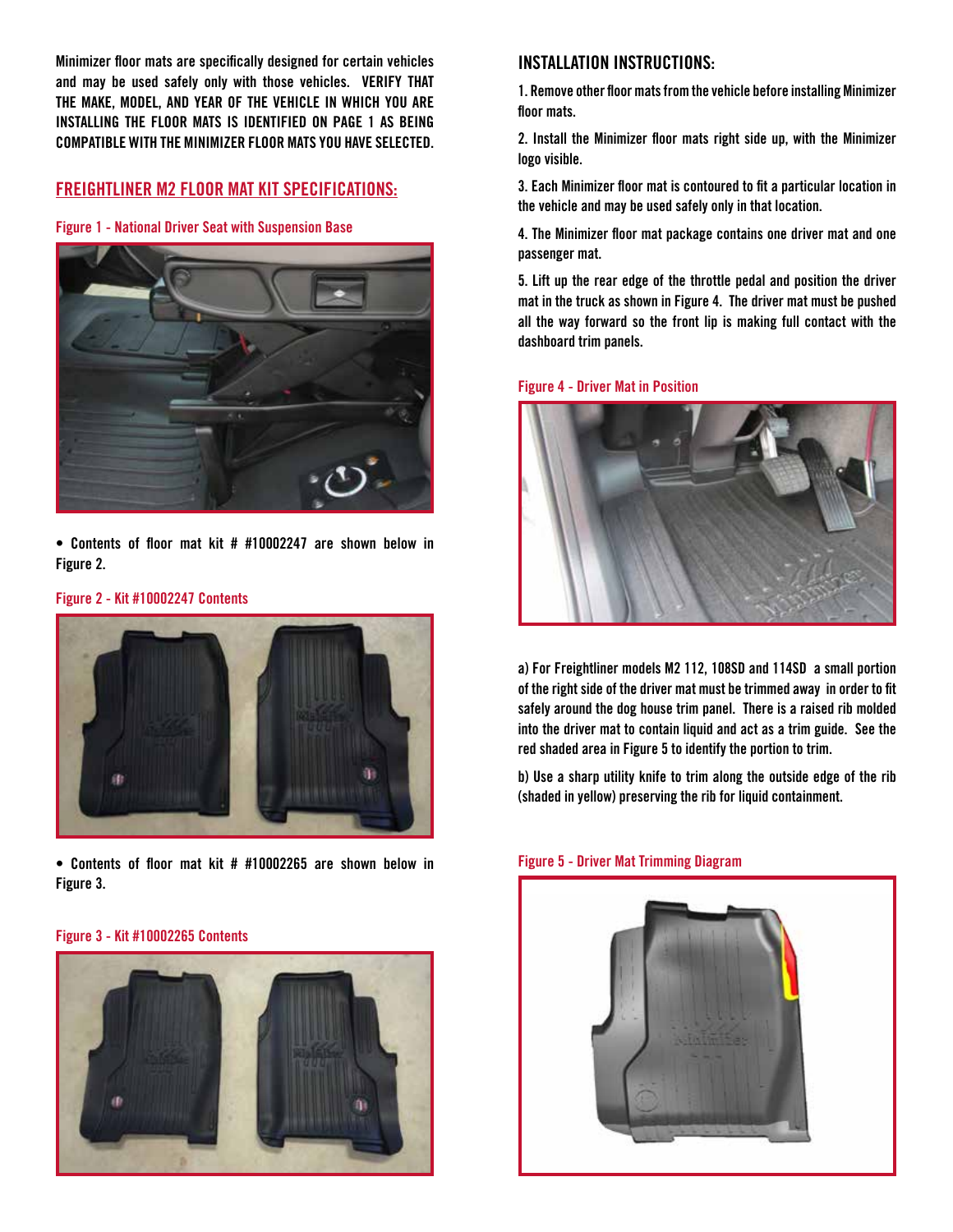**6. Locate the black plastic retention hook and the white tube of Primer 94 included in the installation instructions package and shown in Figure 6.**

### **Figure 6 - Hook and Primer 94**



**7. Insert the hook up through the hole at the right rear corner of the driver side floor mat. The hook should fit flush with the underside of the floor mat.** 

**8. Mark the approximate position where the hook will need to be attached to the floor with a finger. Figure 7 shows the properly positioned driver mat and hook. Once the position is located, remove the driver mat from the truck.**

## **Figure 7 - Retention Hook Position**



**9. Unpack the tube of Primer 94 and read the safety precautions printed on the tube.**

**10. Activate the tube of Primer 94 by crushing the tube at the black dot.**

**11. Clean all dirt or debris off the truck floor and apply Primer 94 to the truck floor area where the hook will be attached.**

**12. Allow the Primer 94 to dry on the truck floor for five minutes.** 

**13. Install the driver mat in the truck with the hook inserted. Next, peel away the paper backing from the hook.**

**14. While holding onto neck of the hook, lower the driver mat into position and stick the hook to the floor. Apply firm pressure to the** 

**hook as shown in Figure 8 for 30 seconds to ensure a proper bond to the rubber floor.**

### **Figure 8 - Apply Pressure to Hook**



**15. For optimal adhesion do not disturb the hook for a period of 20 minutes after installation.** 

**16. Pull the driver mat toward the front of the truck to confirm that the hook is fully engaged into the mat and that the hook is adhered to the floor. If the hook is not functioning properly or the mat cannot be securely installed, do not use a Minimizer floor mat on the driver side of the vehicle.**

**17. FAILURE TO PROPERLY INSTALL THE RETENTION HOOK FOR THE DRIVER SIDE FLOOR MAT MAY ALLOW THE MAT TO SHIFT, WHICH MAY INTERFERE WITH PROPER FUNCTIONING OF THE VEHICLE'S PEDALS, POTENTIALLY RESULTING IN LOSS OF CONTROL OF THE VEHICLE AND SERIOUS INJURY OR DEATH.** 

**18. For Freightliner models M2 112, 108SD and 114SD a small portion of the left side of the passenger mat will need to be trimmed away for the mat to fit properly around the dog house trim panel. The area to trim is shaded green in Figure 9. There is a raised rib (shaded in yellow) to contain liquid and act as a trim guide.**



# **Figure 9 - Passenger Mat Trimming Diagram**